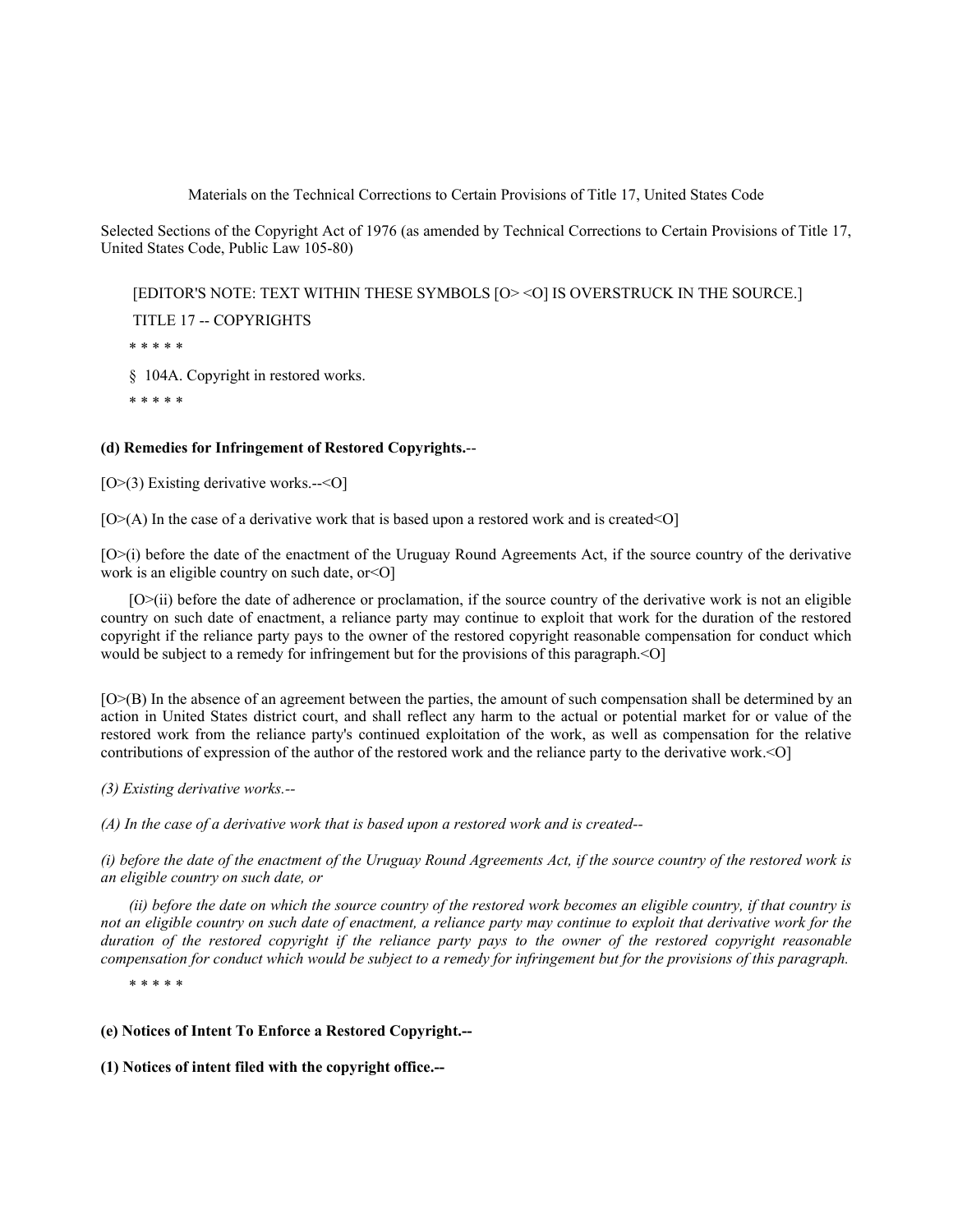(B)(i) The Register of Copyrights shall publish in the Federal Register, commencing not later than 4 months after the date of restoration for a particular nation and every 4 months thereafter for a period of 2 years, lists identifying restored works and the ownership thereof if a notice of intent to enforce a restored copyright has been filed.

(ii) Not less than 1 list containing all notices of intent to enforce shall be maintained in the Public Information Office of the Copyright Office and shall be available for public inspection and copying during regular business hours pursuant to sections 705 and 708. [O>Such list shall also be published in the Federal Register on an annual basis for the first 2 years after the applicable date of restoration.<O]

\* \* \* \* \*

**(h) Definitions.**--For purposes of this section and section 109(a):

\* \* \* \* \*

 $[O>(2)]$  The "date of restoration" of a restored copyright is the later of-- $\leq O$ ]

[O>(A) the date on which the Agreement on Trade-Related Aspects of Intellectual Property referred to in section 101(d)(15) of the Uruguay Round Agreements Act enters into force with respect to the United States, if the source country of the restored work is a nation adhering to the Berne Convention or a WTO member country on such date;  $or < O1$ 

[O>(B) the date of adherence or proclamation, in the case of any other source country of the restored work.<O]

*(2) The ''date of restoration'' of a restored copyright is--*

*(A) January 1, 1996, if the source country of the restored work is a nation adhering to the Berne Convention or a WTO member country on such date, or*

*(B) the date of adherence or proclamation, in the case of any other source country of the restored work.*

[O>(3) The term ''eligible country'' means a nation, other than the United States, that is a WTO member country, adheres to the Berne Convention, or is subject to a proclamation under subsection (g).<O]

*(3) The term ''eligible country'' means a nation, other than the United States, that--*

*(A) becomes a WTO member country after the date of the enactment of the Uruguay Round Agreements Act;*

*(B) on such date of enactment is, or after such date of enactment becomes, a member of the Berne Convention; or*

*(C) after such date of enactment becomes subject to a proclamation under subsection (g).*

*For purposes of this section, a nation that is a member of the Berne Convention on the date of the enactment of the Uruguay Round Agreements Act shall be construed to become an eligible country on such date of enactment.*

\* \* \* \* \*

§ 108. Limitations on exclusive rights: Reproduction by libraries and archives.

\* \* \* \* \*

(e) The rights of reproduction and distribution under this section apply to the entire work, or to a substantial part of it, made from the collection of a library or archives where the user makes his or her request or from that of another library or archives, if the library or archives has first determined, on the basis of a reasonable investigation, that a copy or phonorecord of the copyrighted work cannot be obtained at a [O>pair<O] *fair* price, if--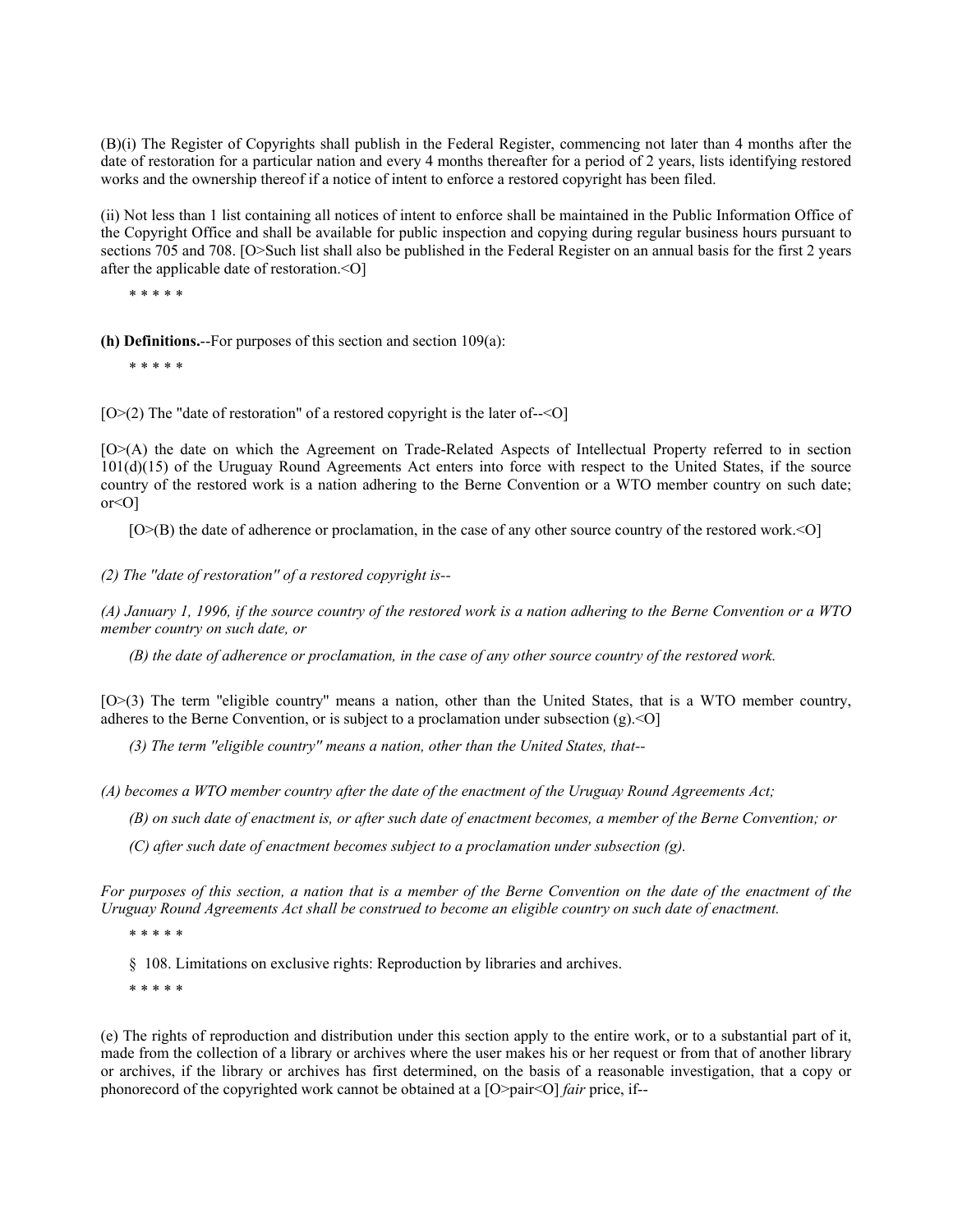(1) the copy or phonorecord becomes the property of the user, and the library or archives has had no notice that the copy or phonorecord would be used for any purpose other than private study, scholarship, or research; and

(2) the library or archives displays prominently, at the place where orders are accepted, and includes on its order form, a warning of copyright in accordance with requirements that the Register of Copyrights shall prescribe by regulation.

\* \* \* \* \*

§ 109. Limitations on exclusive rights: Effect of transfer of particular copy or phonorecord.

\* \* \* \* \*

(b)(2)(B) Not later than three years after the date of the enactment of the Computer Software Rental Amendments Act of 1990, and at such times thereafter as the Register of [O>Copyright<O] *Copyrights* considers appropriate, the Register of Copyrights, after consultation with representatives of copyright owners and librarians, shall submit to the Congress a report stating whether this paragraph has achieved its intended purpose of maintaining the integrity of the copyright system while providing nonprofit libraries the capability to fulfill their function. Such report shall advise the Congress as to any information or recommendations that the Register of Copyrights considers necessary to carry out the purposes of this subsection.

\* \* \* \* \*

§ 110. Limitations on exclusive rights: Exemption of certain performances and displays.

\* \* \* \* \*

(8) performance of a nondramatic literary work, by or in the course of a transmission specifically designed for and primarily directed to blind or other handicapped persons who are unable to read normal printed material as a result of their handicap, or deaf or other handicapped persons who are unable to hear the aural signals accompanying a transmission of visual signals, if the performance is made without any purpose of direct or indirect commercial advantage and its transmission is made through the facilities of:

(i) a governmental body; or

(ii) a noncommercial educational broadcast station (as defined in section 397 of title 47), or

(iii) a radio subcarrier authorization (as defined in *47 CFR 73.293-73*.295 and 73.593-73.595); or

(iv) a cable system (as defined in section  $111(f)$ );

(9) performance on a single occasion of a dramatic literary work published at least ten years before the date of the performance, by or in the course of a transmission specifically designed for and primarily directed to blind or other handicapped persons who are unable to read normal printed material as a result of their handicap, if the performance is made without any purpose of direct or indirect commercial advantage and its transmission is made through the facilities of a radio subcarrier authorization referred to in clause (8)(iii), *Provided,* That the provisions of this clause shall not be applicable to more than one performance of the same work by the same performers or under the auspices of the same organization; and

(10) notwithstanding paragraph [O>4 above<O] *(4),* the following is not an infringement of copyright: performance of a nondramatic literary or musical work in the course of a social function which is organized and promoted by a nonprofit veterans' organization or a nonprofit fraternal organization to which the general public is not invited, but not including the invitees of the organizations, if the proceeds from the performance, after deducting the reasonable costs of producing the performance, are used exclusively for charitable purposes and not for financial gain. For purposes of this section the social functions of any college or university fraternity or sorority shall not be included unless the social function is held solely to raise funds for a specific charitable purpose.

\* \* \* \* \*

§ 114. Scope of exclusive rights in sound recordings.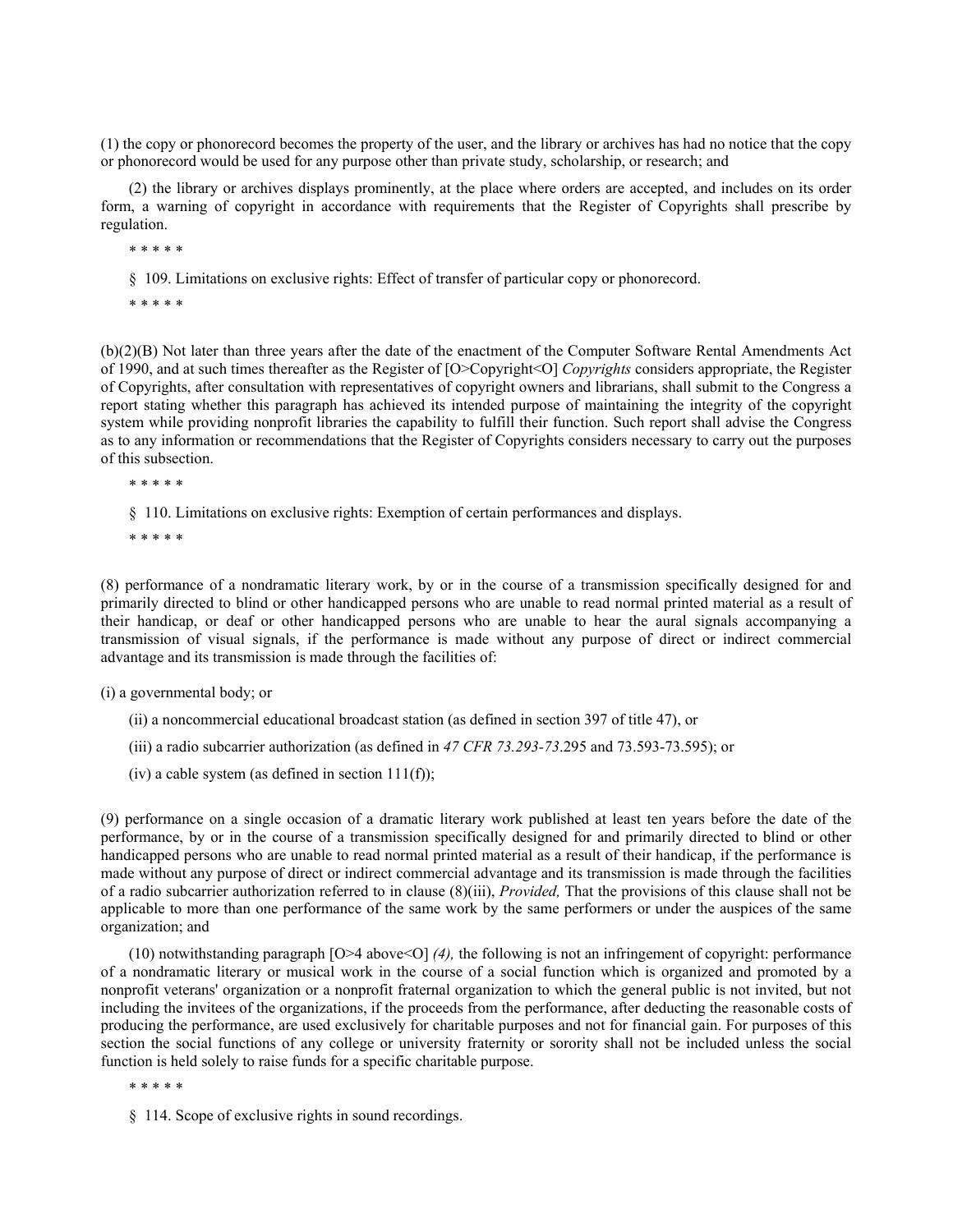#### \* \* \* \* \*

#### **(f) Licenses for Nonexempt Subscription Transmissions.**--

(1) No later than 30 days after the enactment of the Digital Performance Right in Sound Recordings Act of 1995, the Librarian of Congress shall cause notice to be published in the Federal Register of the initiation of voluntary negotiation proceedings for the purpose of determining reasonable terms and rates of royalty payments for the activities specified by subsection  $(d)(2)$  of this section during the period beginning on the effective date of such Act and ending on December 31, 2000, *or, if a copyright arbitration royalty panel is convened, ending 30 days after the Librarian issues and publishes in the Federal Register an order adopting the determination of the copyright arbitration royalty panel or an order setting the terms and rates (if the Librarian rejects the panel's determination).* Such terms and rates shall distinguish among the different types of digital audio transmission services then in operation. Any copyright owners of sound recordings or any entities performing sound recordings affected by this section may submit to the Librarian of Congress licenses covering such activities with respect to such sound recordings. The parties to each negotiation proceeding shall bear their own costs.

(2) In the absence of license agreements negotiated under paragraph (1), during the 60-day period commencing 6 months after publication of the notice specified in paragraph (1), and upon the filing of a petition in accordance with section 803(a)(1), the Librarian of Congress shall, pursuant to *chapter 8*, convene a copyright arbitration royalty panel to determine  $[O>$ and publish in the Federal Register<O] a schedule of rates and terms which, subject to paragraph (3), shall be binding on all copyright owners of sound recordings and entities performing sound recordings. In addition to the objectives set forth in section  $801(b)(1)$ , in establishing such rates and terms, the copyright arbitration royalty panel may consider the rates and terms for comparable types of digital audio transmission services and comparable circumstances under voluntary license agreements negotiated as provided in paragraph (1). The Librarian of Congress shall also establish requirements by which copyright owners may receive reasonable notice of the use of their sound recordings under this section, and under which records of such use shall be kept and made available by entities performing sound recordings.

\* \* \* \* \*

§ 115. Scope of exclusive rights in nondramatic musical works: Compulsory license for making and distributing phonorecords.

\* \* \* \* \*

### **(c) Royalty payable under compulsory license.**

**(3)(D)** In the absence of license agreements negotiated under subparagraphs (B) and (C), upon the filing of a petition in accordance with section  $803(a)(1)$ , the Librarian of Congress shall, pursuant to *chapter 8*, convene a copyright arbitration royalty panel to determine [O>and publish in the Federal Register<O] a schedule of rates and terms which, subject to subparagraph (E), shall be binding on all copyright owners of nondramatic musical works and persons entitled to obtain a compulsory license under subsection (a)(1) during the period beginning January 1, 1998, and ending on the effective date of any new terms and rates established pursuant to subparagraph  $(C)$ ,  $(D)$  or  $(F)$ , or such other date (regarding digital phonorecord deliveries) as may be determined pursuant to subparagraphs (B) and (C). Such terms and rates shall distinguish between (i) digital phonorecord deliveries where the reproduction or distribution of a phonorecord is incidental to the transmission which constitutes the digital phonorecord delivery, and (ii) digital phonorecord deliveries in general. In addition to the objectives set forth in section  $801(b)(1)$ , in establishing such rates and terms, the copyright arbitration royalty panel may consider rates and terms under voluntary license agreements negotiated as provided in subparagraphs (B) and (C). The royalty rates payable for a compulsory license for a digital phonorecord delivery under this section shall be established de novo and no precedential effect shall be given to the amount of the royalty payable by a compulsory licensee for digital phonorecord deliveries on or before December 31, 1997. The Librarian of Congress shall also establish requirements by which copyright owners may receive reasonable notice of the use of their works under this section, and under which records of such use shall be kept and made available by persons making digital phonorecord deliveries.

**(E)(i)** License agreements voluntarily negotiated at any time between one or more copyright owners of nondramatic musical works and one or more persons entitled to obtain a compulsory license under subsection (a)(1) shall be given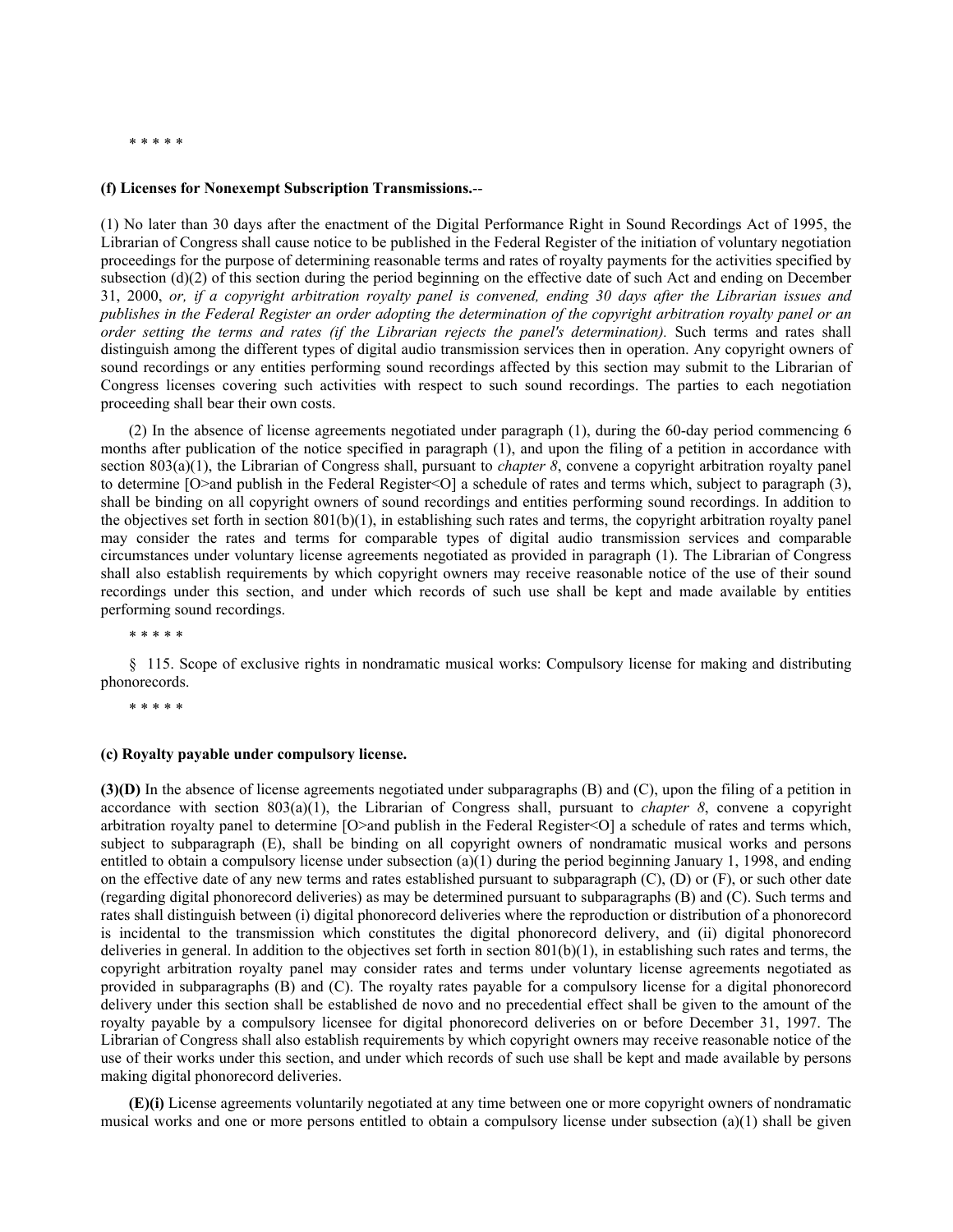effect in lieu of any determination by the Librarian of Congress. Subject to clause (ii), the royalty rates determined pursuant to subparagraph (C), (D) or (F) shall be given effect in lieu of any contrary royalty rates specified in a contract pursuant to which a recording artist who is the author of a nondramatic musical work grants a license under that person's exclusive rights in the musical work under [O>sections 106 (1) and (3)<O] *paragraphs (1) and (3) of section 106* or commits another person to grant a license in that musical work under [O>sections 106 (1) and (3)<O] *paragraphs (1) and (3) of section 10,* to a person desiring to fix in a tangible medium of expression a sound recording embodying the musical work.

(ii) The second sentence of clause (i) shall not apply to--

(I) a contract entered into on or before June 22, 1995, and not modified thereafter for the purpose of reducing the royalty rates determined pursuant to subparagraph (C), (D) or (F) or of increasing the number of musical works within the scope of the contract covered by the reduced rates, except if a contract entered into on or before June 22, 1995, is modified thereafter for the purpose of increasing the number of musical works within the scope of the contract, any contrary royalty rates specified in the contract shall be given effect in lieu of royalty rates determined pursuant to subparagraph (C), (D) or (F) for the number of musical works within the scope of the contract as of June 22, 1995; and

(II) a contract entered into after the date that the sound recording is fixed in a tangible medium of expression substantially in a form intended for commercial release, if at the time the contract is entered into, the recording artist retains the right to grant licenses as to the musical work under [O>sections 106(1) and 106(3)<O] *paragraphs (1) and (3) of section 106.*

\* \* \* \* \*

§ 116. Negotiated licenses for public performances by means of coin-operated phonorecord players.

**(a) Applicability of Section.**--This section applies to any nondramatic musical work embodied in a phonorecord.

**(b) Negotiated Licenses.**--

**(1) Authority for negotiations.**--Any owners of copyright in works to which this section applies and any operators of coin-operated phonorecord players may negotiate and agree upon the terms and rates of royalty payments for the performance of such works and the proportionate division of fees paid among copyright owners, and may designate common agents to negotiate, agree to, pay, or receive such royalty payments.

[O>**(2) Arbitration.**--Parties to such a negotiation, within such time as may be specified by the Librarian of Congress by regulation, may determine the result of the negotiation by arbitration. Such arbitration shall be governed by the provisions of title 9, to the extent such title is not inconsistent with this section. The parties shall give notice to the Librarian of Congress of any determination reached by arbitration and any such determination shall, as between the parties to the arbitration, be dispositive of the issues to which it relates.<O]

*(2) Arbitration.--Parties not subject to such a negotiation may determine, by arbitration in accordance with the provisions of chapter 8, the terms and rates and the division of fees described in paragraph (1).*

**(c) License Agreements Superior to Copyright Arbitration Royalty Panel Determinations.**--License agreements between one or more copyright owners and one or more operators of coin-operated phonorecord players, which are negotiated in accordance with subsection (b), shall be given effect in lieu of any otherwise applicable determination by a copyright arbitration royalty panel.

*(d) Definitions.--As used in this section, the following terms mean the following:*

*(1) A ''coin-operated phonorecord player'' is a machine or device that--*

*(A) is employed solely for the performance of nondramatic musical works by means of phonorecords upon being activated by the insertion of coins, currency, tokens, or other monetary units or their equivalent;*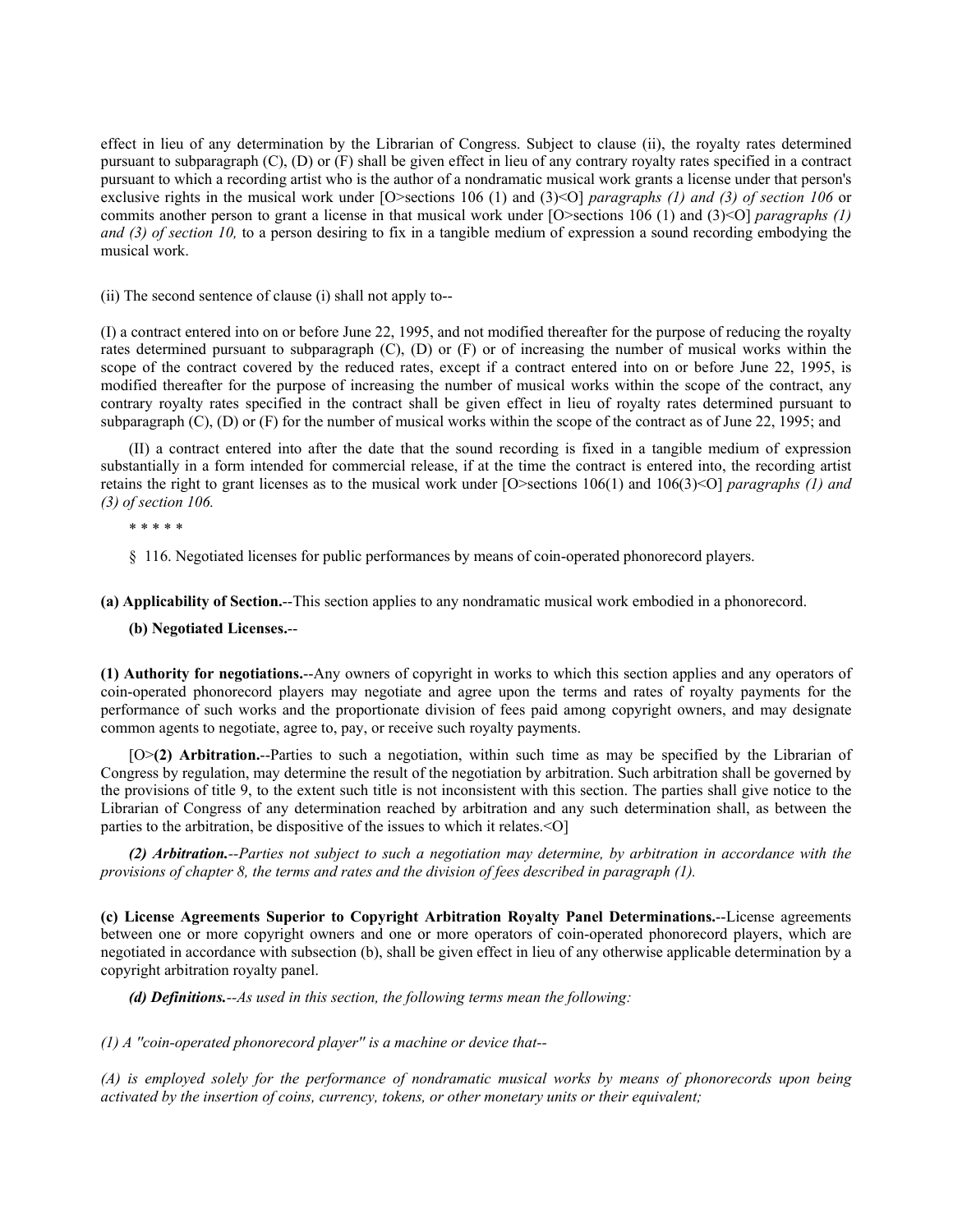*(B) is located in an establishment making no direct or indirect charge for admission;*

*(C) is accompanied by a list which is comprised of the titles of all the musical works available for performance on it, and is affixed to the phonorecord player or posted in the establishment in a prominent position where it can be readily examined by the public; and*

*(D) affords a choice of works available for performance and permits the choice to be made by the patrons of the establishment in which it is located.*

*(2) An ''operator'' is any person who, alone or jointly with others--*

*(A) owns a coin-operated phonorecord player;*

*(B) has the power to make a coin-operated phonorecord player available for placement in an establishment for purposes of public performance; or*

*(C) has the power to exercise primary control over the selection of the musical works made available for public performance on a coin-operated phonorecord player.*

\* \* \* \* \*

§ 119. Limitations on exclusive rights: Secondary transmissions of superstations and network stations for private home viewing.

\* \* \* \* \*

### **(c) Adjustment of Royalty Fees.**--

**(1) Applicability and Determination of Royalty Fees.**--The rate of the royalty fee payable under subsection (b)(1)(B) shall be effective [O>until unless<O] *unless* December 31, 1992, unless a royalty fee is established under paragraph (2), (3), or (4) of this subsection. After that date, the fee shall be determined either in accordance with the voluntary negotiation procedure specified in paragraph (2) or in accordance with the compulsory arbitration procedure specified in paragraphs (3) and (4).

\* \* \* \* \*

§ 303. Duration of copyright: Works created but not published or copyrighted before January 1, 1978.

[O>Copyright<O] *(a) Copyright* in a work created before January 1, 1978, but not theretofore in the public domain or copyrighted, subsists from January 1, 1978, and endures for the term provided by section 302. In no case, however, shall the term of copyright in such a work expire before December 31, 2002; and, if the work is published on or before December 31, 2002, the term of copyright shall not expire before December 31, 2027.

*(b) The distribution before January 1, 1978, of a phonorecord shall not for any purpose constitute a publication of the musical work embodied therein.*

\* \* \* \* \*

§ 304. Duration of copyright: Subsisting copyrights.

\* \* \* \* \*

**(c) Termination of transfers and licenses covering extended renewal term.**--In the case of any copyright subsisting in either its first or renewal term on January 1, 1978, other than a copyright in a work made for hire, the exclusive or nonexclusive grant of a transfer or license of the renewal copyright or any right under it, executed before January 1, 1978, by any of the persons designated by  $[O \gt the$  subsection (a)(1)(C)<O] *subsection (a)(1)(c)* of this section, otherwise than by will, is subject to termination under the following conditions:

\* \* \* \* \*

§ 405. Notice of copyright: Omission of notice on certain copies and phonorecords.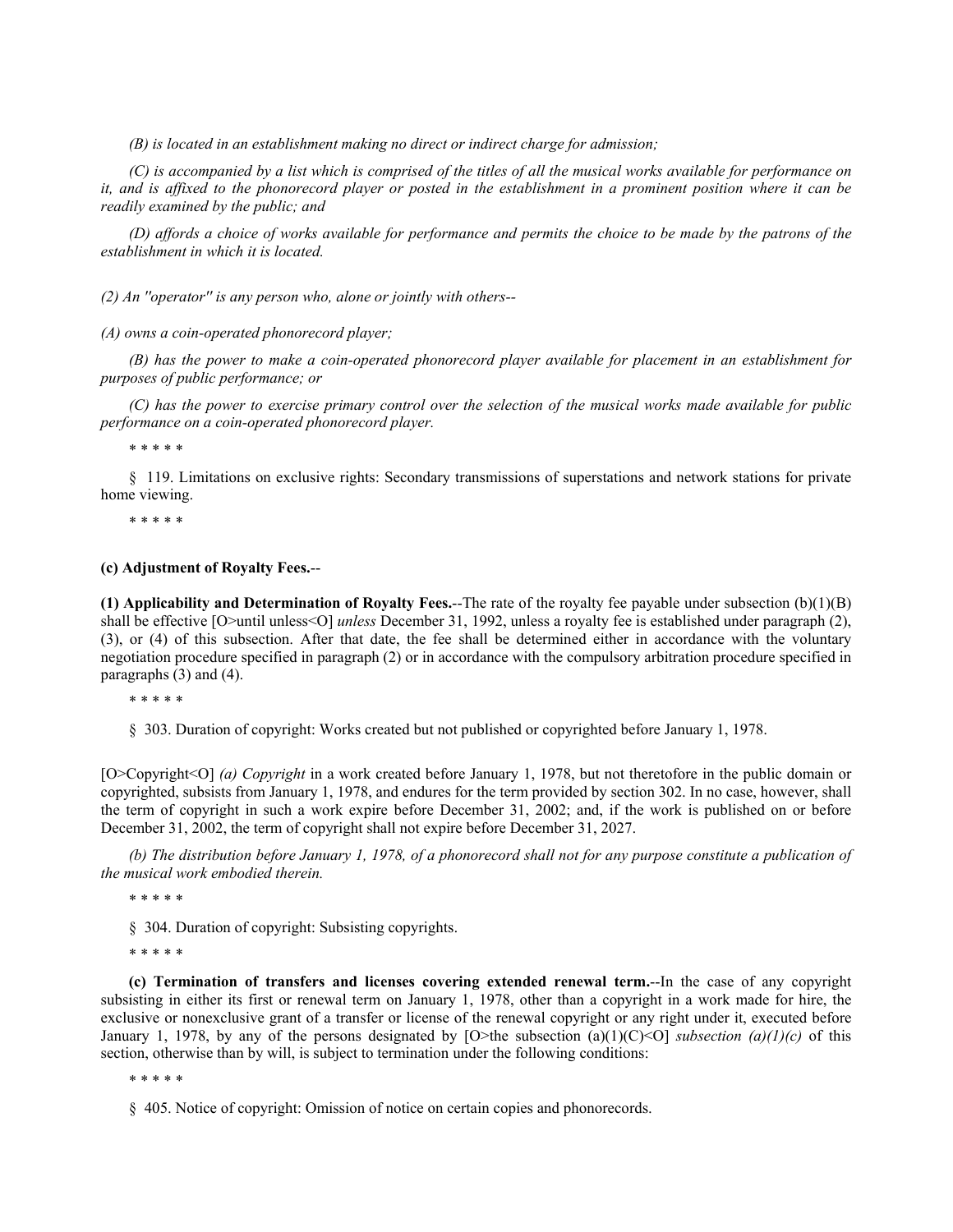#### \* \* \* \* \*

**(b) Effect of omission on innocent infringers.** Any person who innocently infringes a copyright, in reliance upon an authorized copy or phonorecord from which the copyright notice has been omitted and which was publicly distributed by authority of the copyright owner before the effective date of the Berne Convention Implementation Act of 1988, incurs no liability for actual or statutory damages under section 504 for any infringing acts committed before receiving actual notice that registration for the work has been made under section 408, if such person proves that he or she was misled by the omission of notice. In a suit for infringement in such a case the court may allow or disallow recovery of any of the infringer's profits attributable to the infringement, and may enjoin the continuation of the infringing undertaking or may require, as a [O>condition or<O] *condition for* permitting the continuation of the infringing undertaking, that the infringer pay the copyright owner a reasonable license fee in an amount and on terms fixed by the court.

\* \* \* \* \*

§ 407. Deposit of copies or phonorecords for Library of Congress.

\* \* \* \* \*

**(d)** At any time after publication of a work as provided by subsection (a), the Register of Copyrights may make written demand for the required deposit on any of the persons obligated to make the deposit under subsection (a). Unless deposit is made within three months after the demand is received, the person or persons on whom the demand was made are liable--

#### (1) to a fine of not more than \$ 250 for each work; and

(2) to pay into a specially designated fund in the Library of Congress the total retail price of the copies or phonorecords demanded, or, if no retail price has been fixed, the reasonable [O>cost of<O] *cost to* the Library of Congress of acquiring them; and

(3) to pay a fine of \$ 2,500, in addition to any fine or liability imposed under clauses (1) and (2), if such person willfully or repeatedly fails or refuses to comply with such a demand.

\* \* \* \* \*

§ 411. Registration and infringement actions.

\* \* \* \* \*

**(b)** In the case of a work consisting of sounds, images, or both, the first fixation of which is made simultaneously with its transmission, the copyright owner may, either before or after such fixation takes place, institute an action for infringement under section 501, fully subject to the remedies provided by sections 502 through 506 and sections 509 and 510, if, in accordance with requirements that the Register of Copyrights shall prescribe by regulation, the copyright owner--

[O>(1) serves notice upon the infringer, not less than ten or more than thirty days before such fixation, identifying the work and the specific time and source of its first transmission, and declaring an intention to secure copyright in the work; and<O]

*(1) serves notice upon the infringer, not less than 48 hours before such fixation, identifying the work and the specific time and source of its first transmission, and declaring an intention to secure copyright in the work; and*

(2) makes registration for the work, if required by subsection (a), within three months after its first transmission.

\* \* \* \* \*

§ 504. Remedies for infringement: Damages and profits.

\* \* \* \* \*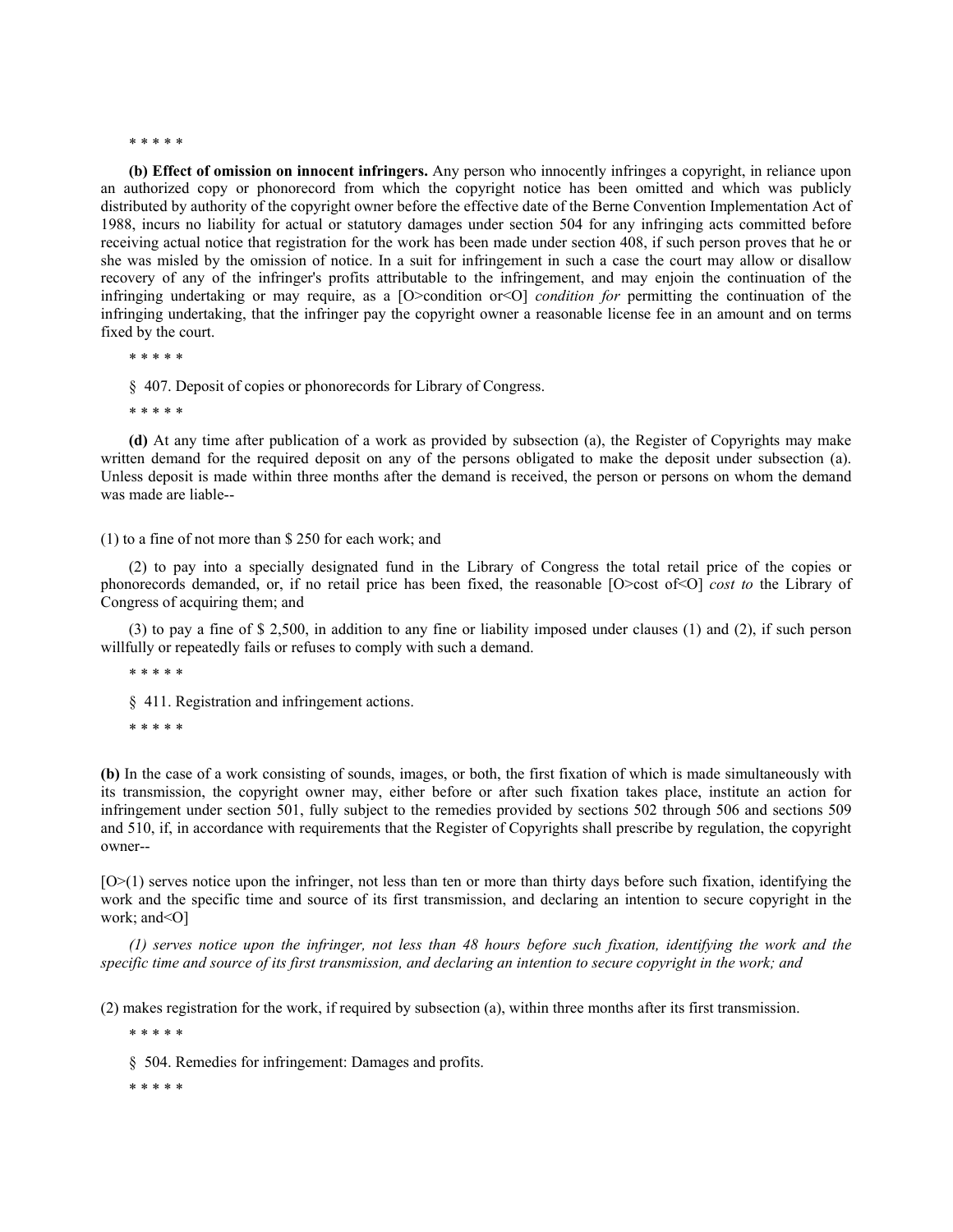## **(c) Statutory damages.**

\* \* \* \* \*

(2) In a case where a copyright owner sustains the burden of proving, and the court finds, that infringement was committed willfully, the [O>court it<O] *court in* its discretion may increase the award of statutory damages to a sum of not more than \$ 100,000. In a case where the infringer sustains the burden of proving, and the court finds, that such infringer was not aware and had no reason to believe that his or her acts constituted an infringement of copyright, the court in its discretion may reduce the award of statutory damages to a sum of not less than \$ 200. The court shall remit statutory damages in any case where an infringer believed and had reasonable grounds for believing that his or her use of the copyright work was a fair use under section 107, if the infringer was: (i) an employee or agent of a nonprofit educational institution, library, or archives acting within the scope of his or her employment who, or such institution, library, or archives itself, which infringed by reproducing the work in copies or phonorecords; or (ii) a public broadcasting entity which or a person who, as a regular part of the nonprofit activities of a public broadcasting entity (as defined in subsection (g) of section 118) infringed by performing a published nondramatic literary work or by reproducing a transmission program embodying a performance of such a work.

\* \* \* \* \*

§ 509. Seizure and forfeiture.

\* \* \* \* \*

(b) The applicable procedures relating to (i) the seizure, summary and judicial forfeiture, and condemnation of vessels, vehicles, merchandise, and baggage for violations of the customs laws contained in title 19, (ii) the disposition of such vessels, vehicles, merchandise, and baggage or the proceeds from the sale thereof, (iii) the remission or mitigation of such forfeiture, (iv) the compromise of claims, and (v) the award of compensation to informers in respect of such forfeitures, shall apply to seizures and forfeitures incurred, or alleged to have been incurred, under the provisions of this section, insofar as applicable and not inconsistent with the provisions of this section; except that such duties as are imposed upon any officer or employee of the Treasury Department or any other person with respect to the seizure and forfeiture of vessels, vehicles, [O>merchandise; and baggage<O] merchandise, and baggage under the provisions of the customs laws contained in title 19 shall be performed with respect to seizure and forfeiture of all articles described in subsection (a) by such officers, agents, or other persons as may be authorized or designated for that purpose by the Attorney General.

\* \* \* \* \*

§ 601. Manufacture, importation and public distribution of certain copies.

\* \* \* \* \*

(a) Prior to July 1, 1986, and except as provided by subsection (b), the importation into or public distribution in the United States of copies of a work consisting preponderantly of [O>nondramtic<O] *nondramatic* literary material that is in the English language and is protected under this title is prohibited unless the portions consisting of such material have been manufactured in the United States or Canada.

(b) The provisions of subsection (a) do not apply--

(1) where, on the date when importation is sought or public distribution in the United States is made, the author of any substantial part of such material is neither a national nor a domiciliary of the United States or, if such author is a national of the United States, he or she has been domiciled outside the United States for a continuous period of at least one year immediately preceding that date; in the case of a work made for hire, the exemption provided by this clause does not apply unless a [O>subsustantial<O] *substantial* part of the work was prepared for an employer or other person who is not a national or domiciliary of the United States or a domestic corporation or enterprise;

\* \* \* \* \*

§ 708. Copyright Office fees.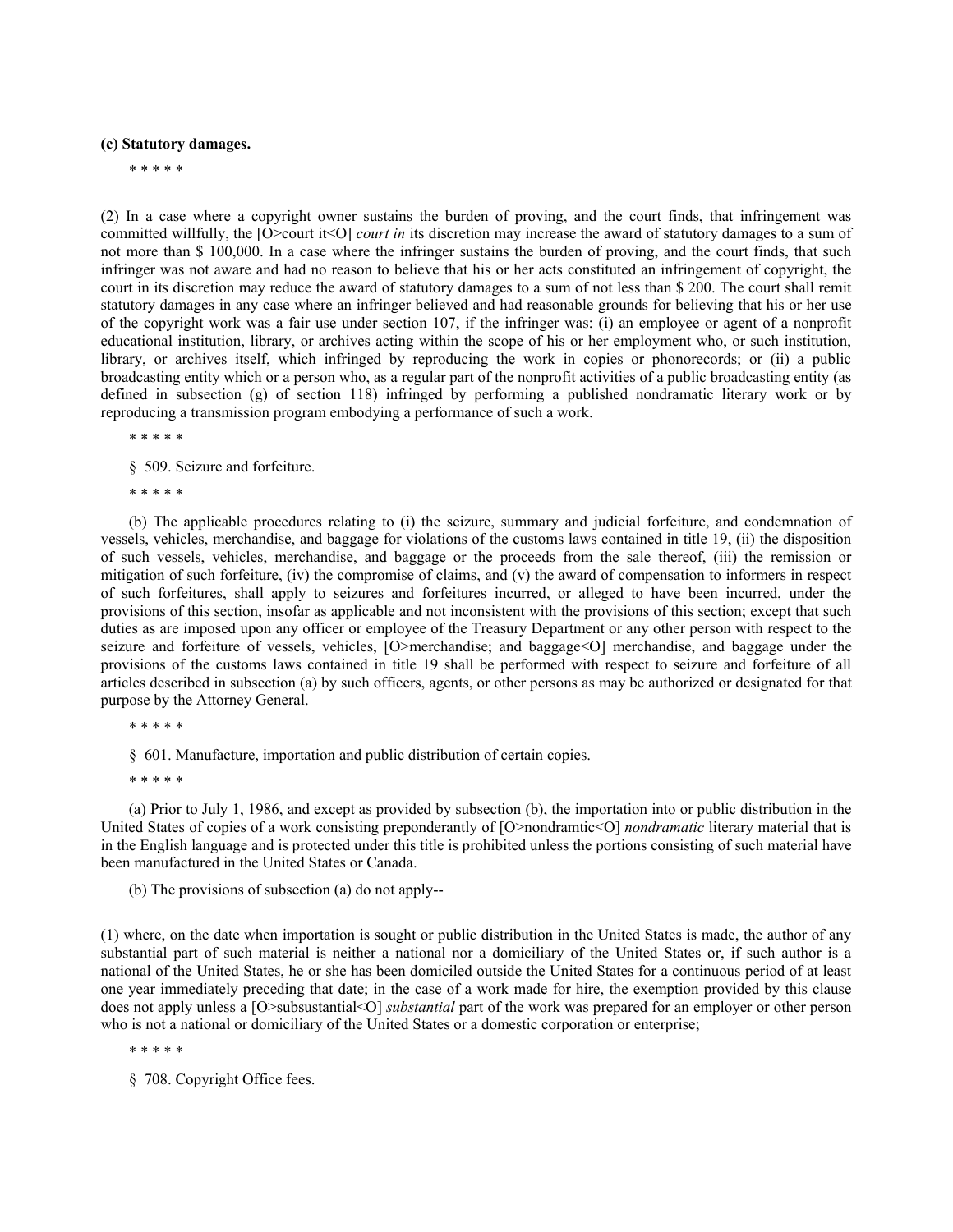[O>(b) In calendar year 1995 and in each subsequent fifth calendar year, the Register of Copyrights, by regulation, may increase the fees specified in subsection (a) by the percent change in the annual average, for the preceding calendar year, of the Consumer Price Index published by the Bureau of Labor Statistics, over the annual average of the Consumer Price Index for the fifth calendar year preceding the calendar year in which such increase is authorized.<O]

*(b) In calendar year 1997 and in any subsequent calendar year, the Register of Copyrights, by regulation, may increase the fees specified in subsection (a) in the following manner:*

*(1) The Register shall conduct a study of the costs incurred by the Copyright Office for the registration of claims, the recordation of documents, and the provision of services. The study shall also consider the timing of any increase in fees and the authority to use such fees consistent with the budget.*

*(2) The Register may, on the basis of the study under paragraph (1), and subject to paragraph (5), increase fees to not more than that necessary to cover the reasonable costs incurred by the Copyright Office for the services described in paragraph (1), plus a reasonable inflation adjustment to account for any estimated increase in costs.*

*(3) Any fee established under paragraph (2) shall be rounded off to the nearest dollar, or for a fee less than \$ 12, rounded off to the nearest 50 cents.*

*(4) Fees established under this subsection shall be fair and equitable and give due consideration to the objectives of the copyright system.*

*(5) If the Register determines under paragraph (2) that fees should be increased, the Register shall prepare a proposed fee schedule and submit the schedule with the accompanying economic analysis to the Congress. The fees proposed by the Register may be instituted after the end of 120 days after the schedule is submitted to the Congress unless, within that 120-day period, a law is enacted stating in substance that the Congress does not approve the schedule.*

(c) The fees prescribed by or under this section are applicable to the United States Government and any of its agencies, employees, or officers, but the Register of Copyrights has discretion to waive the requirement of this subsection in occasional or isolated cases involving relatively small amounts.

[O>(d) All fees received under this section shall be deposited by the Register of Copyrights in the Treasury of the United States and shall be credited to the appropriation for necessary expenses of the Copyright Office. The Register may, in accordance with regulations that he or she shall prescribe, refund any sum paid by mistake or in excess of the fee required by this section.<O]

*(d)(1) Except as provided in paragraph (2), all fees received under this section shall be deposited by the Register of Copyrights in the Treasury of the United States and shall be credited to the appropriations for necessary expenses of the Copyright Office. Such fees that are collected shall remain available until expended. The Register may, in accordance with regulations that he or she shall prescribe, refund any sum paid by mistake or in excess of the fee required by this section.*

*(2) In the case of fees deposited against future services, the Register of Copyrights shall request the secretary of the Treasury to invest in interest-bearing securities in the United States Treasury any portion of the fees that, as determined by the Register, is not required to meet current deposit account demands. Funds from such portion of fees shall be invested in securities that permit funds to be available to the Copyright Office at all times if they are determined to be necessary to meet current deposit account demands. Such investments shall be in public debt securities with maturities suitable to the needs of the Copyright Office, as determined by the Register of Copyrights, and bearing interest at rates determined by the Secretary of the Treasury, taking into consideration current market yields on outstanding marketable obligations of the United States of comparable maturities.*

*(3) The income on such investments shall be deposited in the Treasury of the United States and shall be credited to the appropriations for necessary expenses of the Copyright Office.*

\* \* \* \* \*

§ 801. Copyright arbitration royalty panels: establishment and purpose.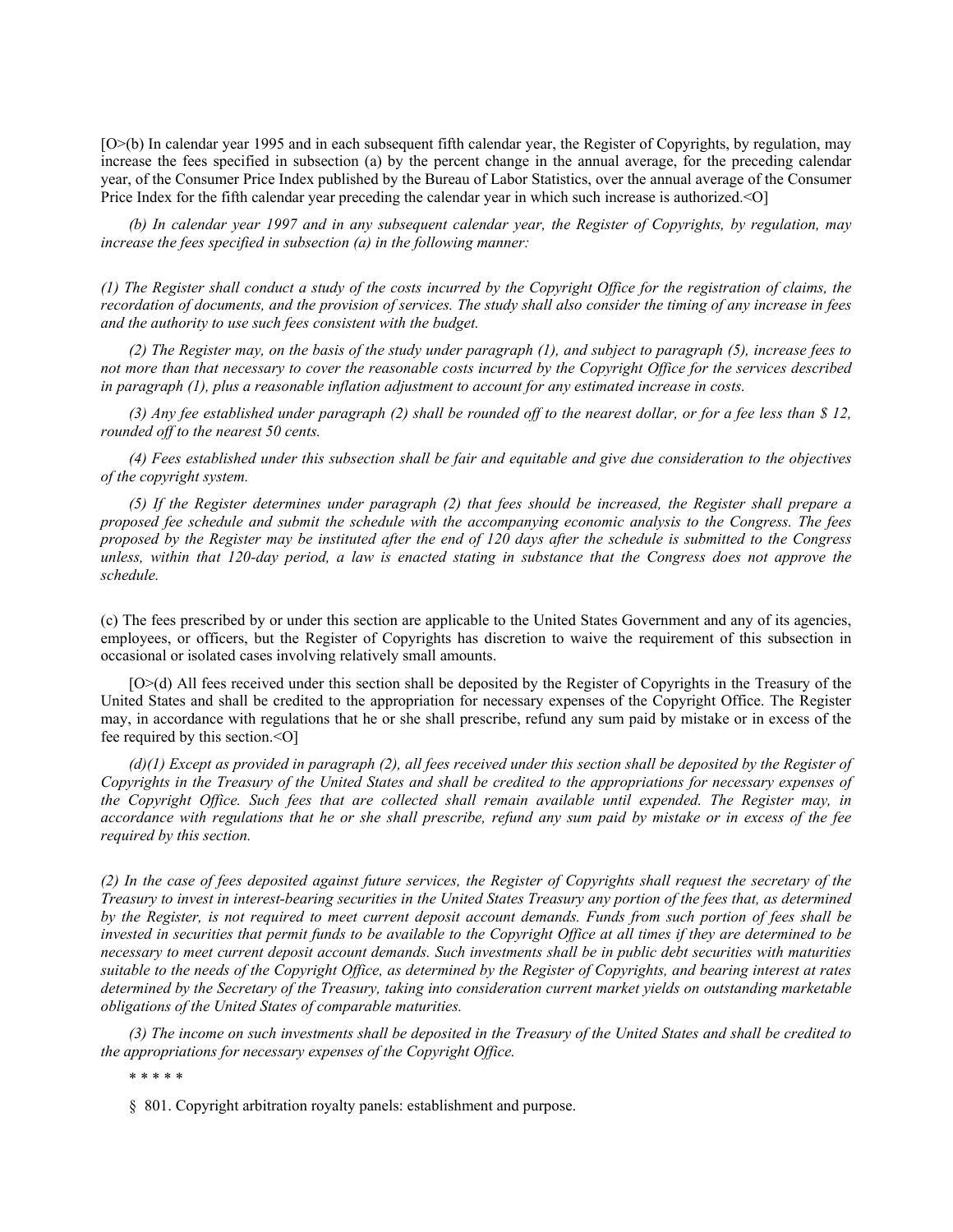**(a) Establishment.**--The Librarian of Congress, upon the recommendation of the Register of Copyrights, is authorized to appoint and convene copyright arbitration royalty panels.

**(b) Purposes.**--Subject to the provisions of this chapter, the purposes of the copyright arbitration royalty panels [O>shall be<O]-- *shall be as follows:* 

(1) [O>to make<O] *To make* determinations concerning the adjustment of reasonable copyright royalty rates as provided in sections 114, 115 [O>and 116<O] *116, and 119* and to make determinations as to reasonable terms and rates of royalty payments as provided in section 118. The rates applicable under sections 114, 115 and 116 shall be calculated to achieve the following objectives:

(A) To maximize the availability of creative works to the public;

(B) To afford the copyright owner a fair return for his creative work and the copyright user a fair income under existing economic conditions;

(C) To reflect the relative roles of the copyright owner and the copyright user in the product made available to the public with respect to relative creative contribution, technological contribution, capital investment, cost, risk, and contribution to the opening of new markets for creative expression and media for their communication; and

(D) To minimize any disruptive impact on the structure of the industries involved and on generally prevailing industry practices.

(2) [O>to make<O] *To make* determinations concerning the adjustment of the copyright royalty rates in section 111 solely in accordance with the following provisions:

 $(A)$  \* \* \* \*

(D) The gross receipts limitations established by section  $111(d)(1)(C)$  and (D) shall be adjusted to reflect national monetary inflation or deflation or changes in the average rates charged cable system subscribers for the basic service of providing secondary transmissions to maintain the real constant dollar value of the exemption provided by such section; and the royalty rate specified therein shall not be subject [O>to adjustment; and<O] *adjustment*

(3) [O>to distribute<O] *To distribute* royalty fees deposited with the Register of Copyrights under sections 111, 116, 119(b), and 1003, and to determine, in cases where controversy exists, the distribution of such fees.

\* \* \* \* \*

**(c) Rulings.**--The Librarian of Congress, upon the recommendation of the Register of Copyrights, may, before a copyright arbitration royalty panel is convened, make any necessary procedural or evidentiary rulings that would apply to the proceedings conducted by such panel, *including*--

*(1) authorizing the distribution of those royalty fees collected under sections 111, 119, and 1005 that the Librarian has found are not subject to controversy; and*

*(2) accepting or rejecting royalty claims filed under sections 111, 119, and 1007 on the basis of timeliness or the failure to establish the basis for a claim; and*

[O>(d) **Administrative Support of Copyright Arbitration Royalty Panels.**--The Library of Congress, upon the recommendation of the Register of Copyrights, shall provide the copyright arbitration royalty panels with the necessary administrative services related to proceedings under this chapter.<O]

*(d) Support and Reimbursement of Arbitration Panels.*--*The Librarian of Congress, upon the recommendation of the Register of Copyrights, shall provide the copyright arbitration royalty panels with the necessary administrative services related to proceedings under this chapter, and shall reimburse the arbitrators presiding in distribution*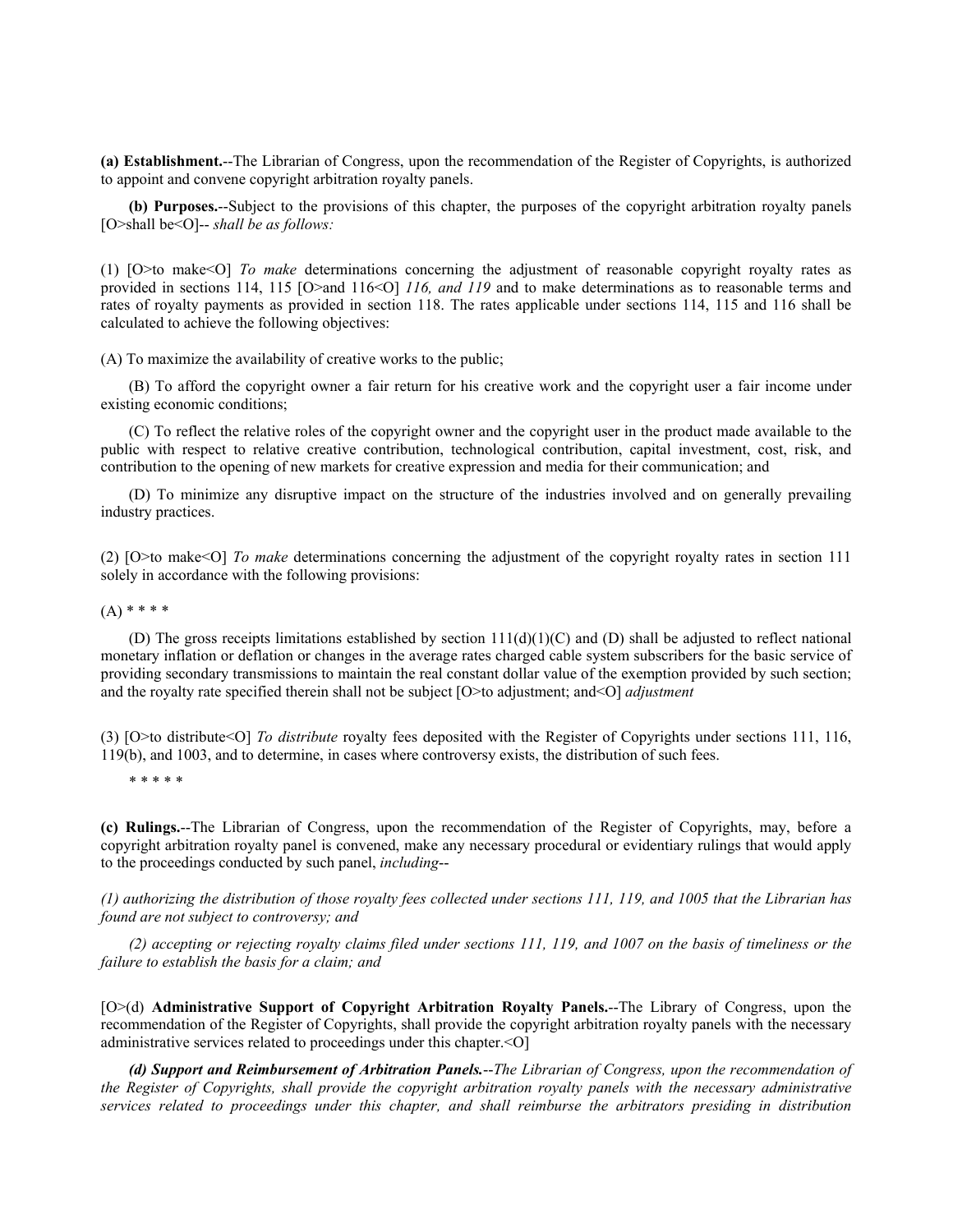*proceedings at such intervals and in such manner as the Librarian shall provide by regulation. Each such arbitrator is an independent contractor acting on behalf of the United States, and shall be hired pursuant to a signed agreement between the Library of Congress and the arbitrator. Payments to the arbitrators shall be considered reasonable costs incurred by the Library of Congress and the Copyright Office for purposes of section 802(h)(1).*

\* \* \* \* \*

§ 802. Membership and proceedings of copyright arbitration royalty panels.

\* \* \* \* \*

**(h) Administrative matters.**--

[O>**(1) Deduction of costs from royalty fees.**--The Librarian of Congress and the Register of Copyrights may, to the extent not otherwise provided under this title, deduct from royalty fees deposited or collected under this title the reasonable costs incurred by the Library of Congress and the Copyright Office under this chapter. Such deduction may be made before the fees are distributed to any copyright claimants. If no royalty pool exists from which their costs can be deducted, the Librarian of Congress and the Copyright Office may assess their reasonable costs directly to the parties to the most recent relevant arbitration proceeding.<0]

*(1) Deduction of costs of library of congress and copyright office from royalty fees.--The Librarian of Congress and the Register of Copyrights may, to the extent not otherwise provided under this title, deduct from royalty fees deposited or collected under this title the reasonable costs incurred by the Library of Congress and the Copyright Office under this chapter. Such deduction may be made before the fees are distributed to any copyright claimants. In addition, all funds made available by an appropriations Act as offsetting collections and available for deductions under this subsection shall remain available until expended. In ratemaking proceedings, the reasonable costs of the Librarian of Congress and the Copyright Office shall be borne by the parties to the proceedings as directed by the arbitration panels under subsection (c).*

\* \* \* \* \*

§ 803. Institution and conclusion of proceedings.

\* \* \* \* \*

(b) With respect to proceedings under subparagraph (B) or (C) of section 801(b)(2), following an event described in either of those subsections, any owner or user of a copyrighted work whose royalty rates are specified by section 111, or by a rate established by the Copyright Royalty Tribunal or the Librarian of Congress, may, within twelve months, file a petition with the Librarian declaring that the petitioner requests an adjustment of the rate. In this event the Librarian shall proceed as in [O>subsection subsection<O] *subsection* (a) of this section. Any change in royalty rates made by the Copyright Royalty Tribunal or the Librarian of Congress pursuant to this subsection may be reconsidered in 1980, 1985, and each fifth calendar year thereafter, in accordance with the provisions in section  $801(b)(2)(B)$  or (C), as the case may be.

\* \* \* \* \*

§ 909. Mask work notice.

\* \* \* \* \*

(b) The notice referred to in subsection (a) shall consist of--

(1) the words "mask  $[O > 6$  ( $O > 8$  *work*", the  $[O > 8 \times 10^{10}]$  *symbol*  $*M^*$ , or the symbol (the letter M in a circle); and

(2) the name of the owner or owners of the mask work or an abbreviation by which the name is recognized or is generally known.

\* \* \* \* \*

§ 910. Enforcement of exclusive rights.